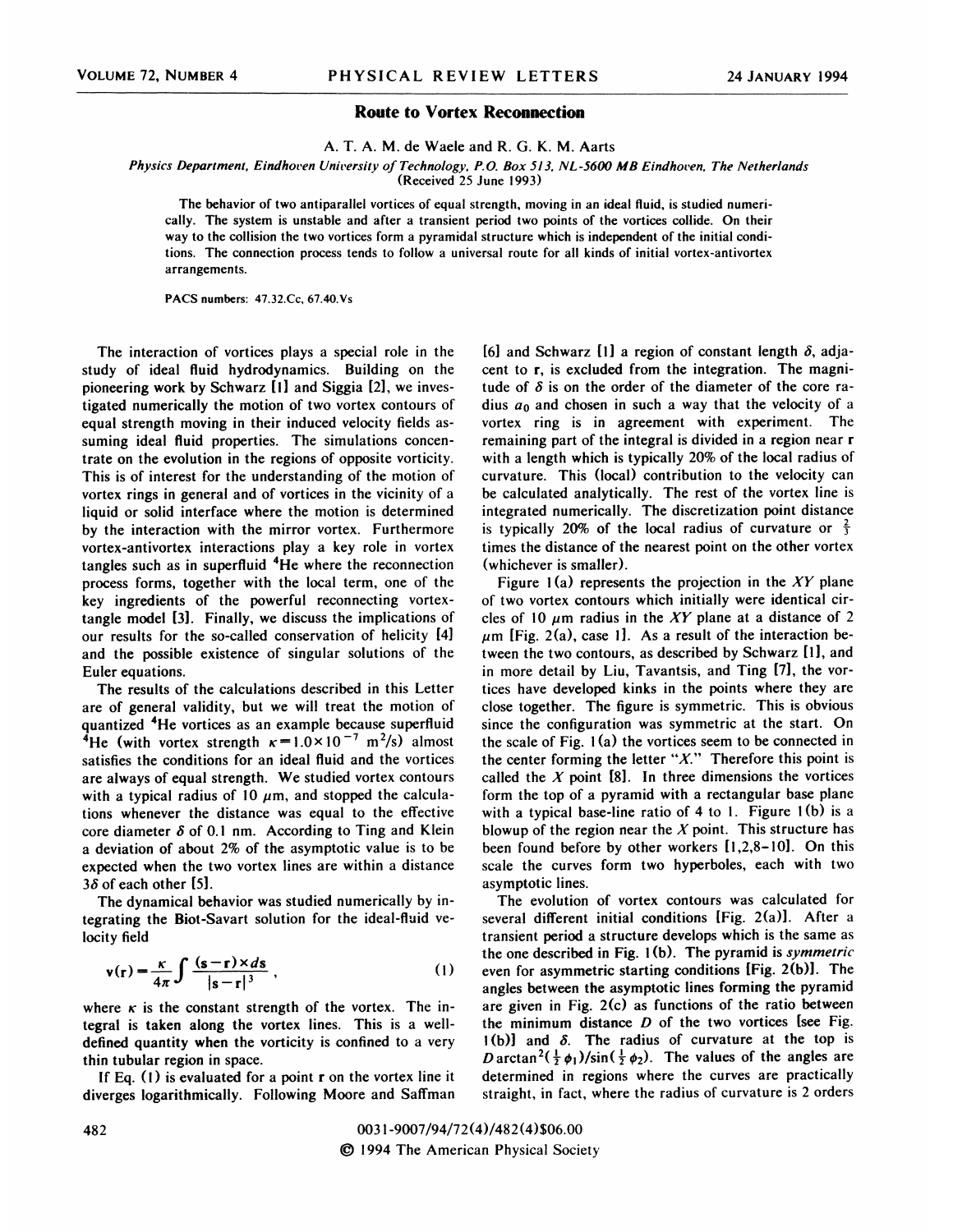of magnitude larger than at the top. After the transient period (where the angles are not well defined) the angles turn out to follow the same  $D/\delta$  dependence. This means that the geometry, presented in Fig. 1(b), is independent of the starting conditions. This behavior is characteristic for the self-similar behavior as described by Barenblatt and Zel'dovich [111. Only the orientation and the position in space of the structure are determined by the initial conditions.

I ne dependence of the angles on  $D/\sigma$  can be fitted by a<br>linear ln[ln(cD/ $\delta$ )] relationship with  $c \approx 1.3$ . The inter-The dependence of the angles on  $D/\delta$  can be fitted by a vortex angle  $\phi_1$  changes from about 135° to 115° and the intravortex angle  $\phi_2$  only with a few degrees on a 25° level, while  $D/\delta$  changes about 2 orders of magnitude. If the angles would be constant the time evolution could be described simply as a rescaling of Fig. 1(b) which would correspond with perfect self-similarity. The geometrical evolution is independent of the vortex strength  $\kappa$ , which only determines the time scale of the process. The characteristic time is  $\delta^2 / \kappa$ ; the characteristic length scale is the cutoff length  $\delta$ .

An equal geometry implies an equal evolution with time t. This was confirmed by the calculations (not shown here). Near the kinks the velocities are much larger than in the other parts of the vortex contours so the short-term evolution is determined by the behavior near the kinks. Figure 3 shows D and  $D<sup>2</sup>$  as functions of time for case 1 of Fig. 2(a). The velocities near the X



FIG. 1. XY projection of two vortices, originally in the  $XY$ plane [case 1 of Fig. 2(a)], on their way to reconnection. (a) Projection on the  $XY$  plane. On this large scale the two rings seem to be connected in the  $X$  point. (b) Same situation as in a), but magnified, and looking from a different angle. The two approaching vortices form two hyperbolic curves; the asymptotic lines form a pyramid. The angles  $\phi_1$  and  $\phi_3$  are the intravortex angles PXS and QXR; the angles  $\phi_2$  and  $\phi_4$  are the intervortex angles PXQ and SXR. The minimum distance is D.



FIG. 2. Top angles of the pyramid as functions of  $D/\delta$  for various initial conditions. The arrows in the curves indicate the direction of the vorticity. (a) The starting contours: 1: two circles with equal diameters in one plane; 2: one circle and one contour made up of a half circle and a half ellipse; 3: two circles of equal diameters, the planes making an angle of  $60^\circ$ ; 4: two linked circles. (b)  $D/\delta$  dependencies of the angles [defined in Fig. 1(b)] between the asymptotes in the (asymmetrical) case 2 of (a). The angle  $\phi_1$  tend to be equal to  $\phi_3$ , and  $\phi_2$  tends to  $\phi_4$ . This leads to a symmetrical pyramidal structure. (c)  $D/\delta$  dep cled numbers refer to the four cases of (a)  $(\frac{1}{1}, \cdots, \frac{1}{n})$  case 1;  $\cdots$ : case 2;  $-\cdots$  case 3;  $\cdots$ : case 4). After a transient period the angles tend to the same  $\phi - D/\delta$  dependence.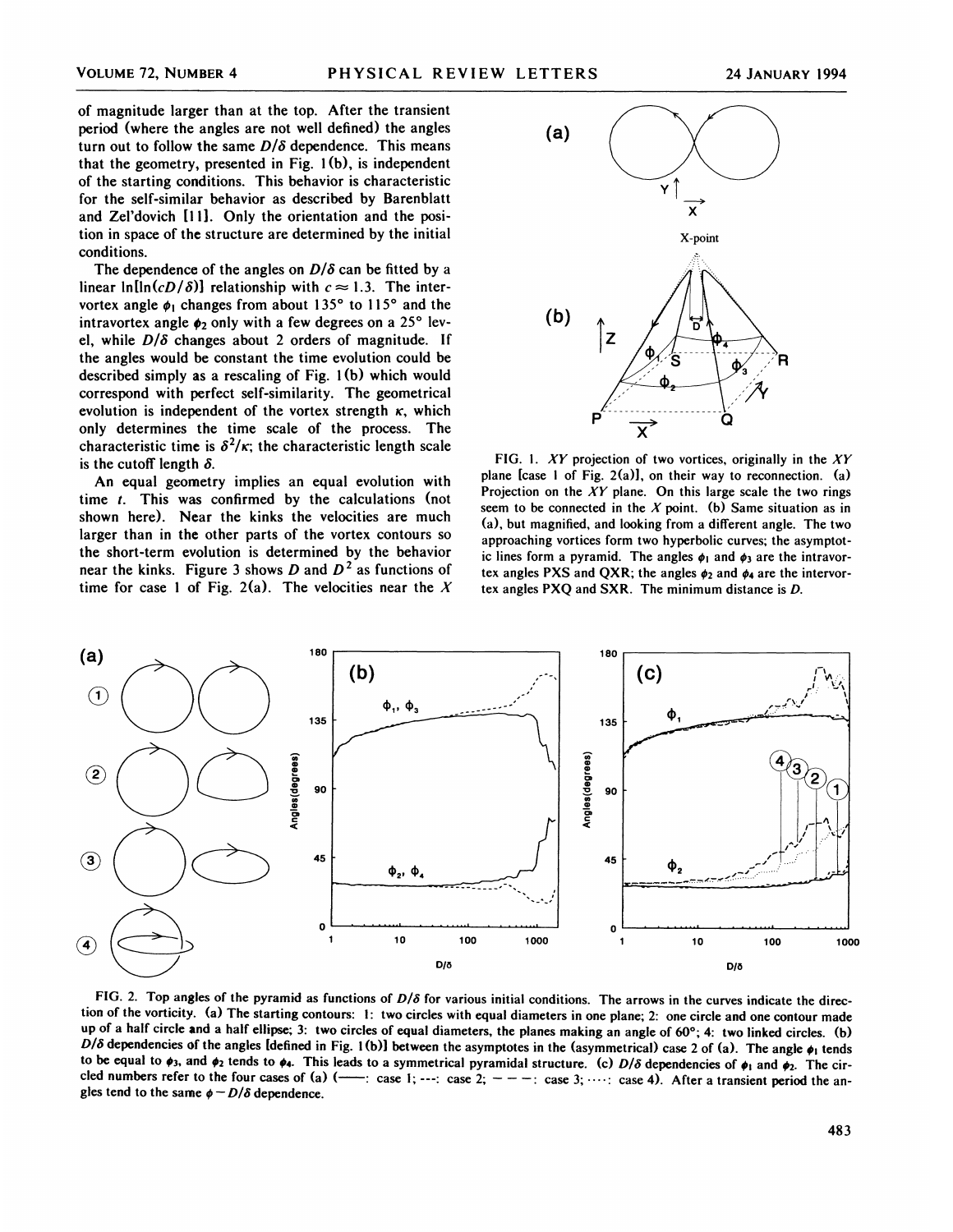

FIG. 3. Time dependence of D and  $D<sup>2</sup>$  for case 1 of Fig.  $2(a)$ . (a) The large time scale; (b) the small time scale.

point increase when the distance between the two vortices decreases. The distance tends to zero in a well defined moment  $t_0$  in time and at a well defined point in space: The two vortices collide. In agreement with the results of Siggia [2] the  $D^2$ -t dependence is practically linear even just before the collision [Fig. 3(b)].

The linear  $D^2$ -t dependence can be understood assuming that the evolution and the geometry of the vortex lines are given by

$$
\mathbf{s}(t,\xi) \approx \mathbf{s}_X + f(t)\boldsymbol{\sigma}(\xi) \,,\tag{2}
$$

where  $s_X$  represents the position of X point, f is a scaling factor, and  $\sigma(\xi)$  a curve parametrized by the parameter  $\xi$ . The main time dependence is determined by the scaling factor f; both  $s_X$  and  $\sigma(\xi)$  are weakly time dependent. The picture behind Eq. (2) is that the tops of the vortex curves move towards the  $X$  point ( $f$  decreases with time). From Eq. (2) and Eq. (1) it follows that  $f^2 \sim t$ 

 $-t_0$  [12], so  $D^2-t-t_0$ . From the slope of about  $\kappa/2\pi$ , determined from Fig. 3(b), one obtains  $D^2 \approx (\kappa)$  $2\pi$ )( $t - t_0$ ). In general the velocities just before the collision will be very high. For  $D = \delta$  the velocity  $dD/dt \approx \kappa/4\pi\delta$ . In the case of quantized <sup>4</sup>He vortices this amounts to 80 m/s. However, at velocities on the order of the speed of sound the assumptions underlying Eq.  $(1)$  are no longer satisfied.

So far the description basically holds for any two line vortices of equal strength in ideal fluids. Also in this respect the route to the collision is universal. However, if  $D \approx \delta \approx a_0$ , one has to take the detailed properties of the vortex core into account such as the vorticity distribution, viscous effects, density variations (vacuum core'?), or even quantum effects  $(4He)$ . In fact the structure of the core itself will be affected [8-IO]. Although these processes are hard to generalize, it seems that in any case the topology of the system of vortex contours has to change since otherwise the evolution cannot continue beyond the moment of the collision. In the case of  $4He$  it is assumed that the process is nondissipative [I3]. The collision is assumed to be followed by a cross linking of the vortex elements. A similar disconnection occurs in other media [8-<sup>l</sup> 0]. The fact that the geometry of the vortex structure before the collision is universal implies that the evolution immediately after the collision will be universal too.

Case 4 in Fig. 2(c) represents two linked vortex rings. For <sup>4</sup>He, assuming that initially the diameters of the rings are 20  $\mu$ m and that they are 2  $\mu$ m apart, the vortices will collide after 0.17 ms. Such a collision, followed by a cross linking in the way described above, would imply that this system of vortex contours is subject to a topological change. In general one may raise the question of what the law of invariance of helicity [4] contributes to our understanding of turbulent phenomena: When the two vortex cores do not touch the conservation is trivial by definition, when they touch it is a meaningless quantity, and when the process is all over the helicity has changed.

The collision process described in this Letter is related to the (near) singular behavior of the solutions of the Euler equations [l4]. In this Letter we assumed a finite effective core size  $\delta$ . The behavior would be really singular if  $\delta$  would tend to zero while  $\kappa$  remains finite. Physically, this is impossible because the vortex would have infinite energy, infinite self-velocity, and an infinite negative pressure in the center of the vortex. Mathematically, one can consider the case where  $\delta$  is infinitesimally small. In that case the collision of the vortex lines corresponds with an intersection of two vortex lines, which can then reconnect and continue the evolution. However,  $\delta$  is the scaling parameter of the phenomena, so it may be questionable to take the limit of  $\delta$  to zero, even mathematically. The most interesting and realistic cases are situations where  $\kappa$  and  $\delta$  both tend to zero in a well-defined way (e.g., with  $\kappa/\delta^2$  constant). This is the case when a finite